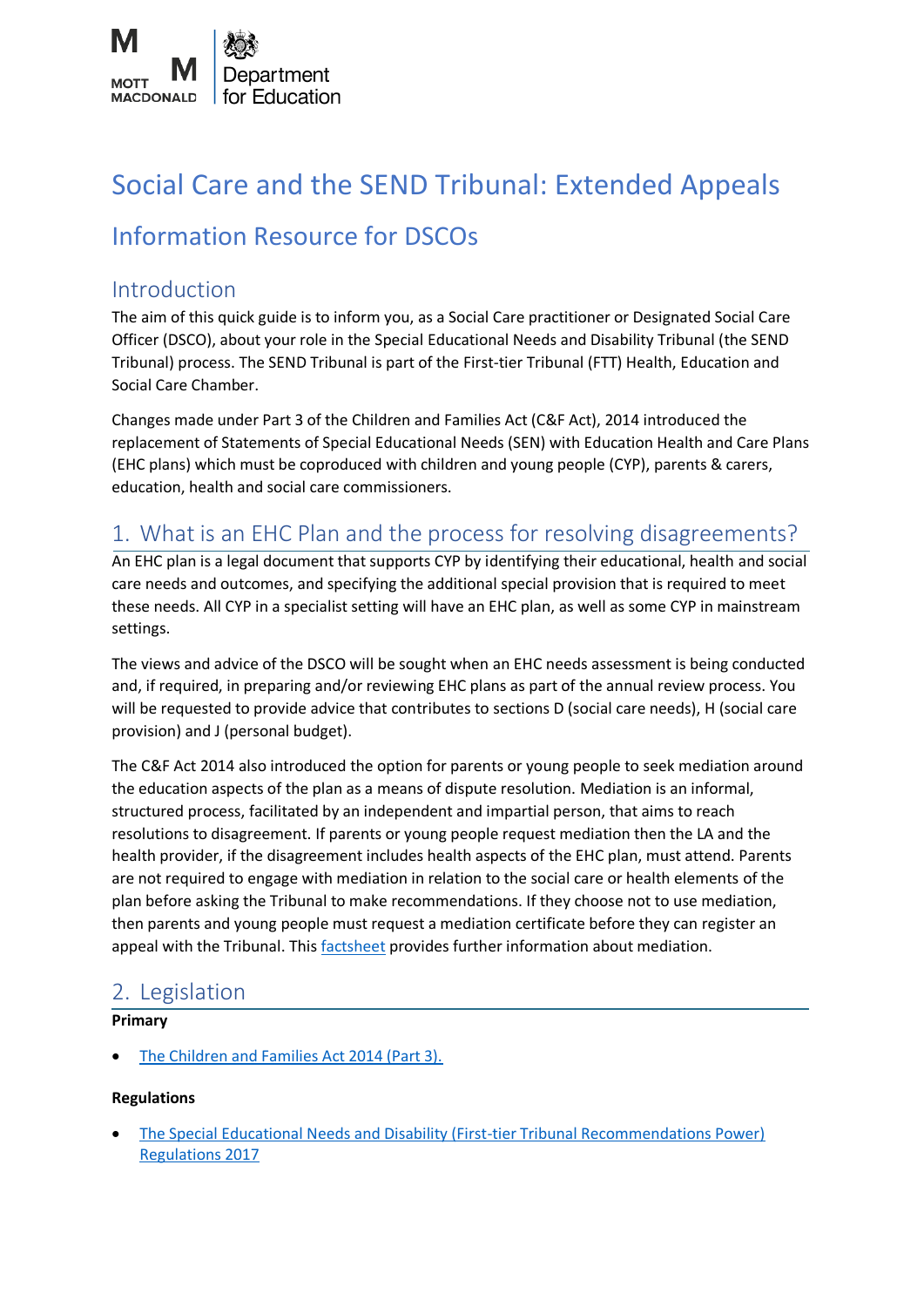

- [Tribunal Procedure \(First-tier Tribunal\) \(Health, Education and Social Care Chamber\) Rules 2008](https://www.legislation.gov.uk/uksi/2008/2699/made)  [\(the 'Tribunal Procedure Rules'\)](https://www.legislation.gov.uk/uksi/2008/2699/made)
- [The Special Educational Needs and](https://www.legislation.gov.uk/uksi/2014/1530/contents) Disability Regulations 2014

The 2017 Regulations explain that the Tribunal can make non-binding recommendations on:

- the child or young person's health care needs which relate to their special educational needs (section C);
- the child or young person's social care needs which relate to their special educational needs or to a disability (section D);
- any health care provision reasonably required by the learning difficulties or disabilities which result in the child or young person having special educational needs (section G);
- any social care provision which must be made for the child or young person as a result of section 2 of the Chronically Sick and Disabled Persons Act 1970 (section H1);
- any other social care provision reasonably required by the learning difficulties or disabilities which result in the child or young person having special educational needs (section H2)

## **Statutory Guidance**

## [The SEND Code of Practice](https://assets.publishing.service.gov.uk/government/uploads/system/uploads/attachment_data/file/398815/SEND_Code_of_Practice_January_2015.pdf)

Chapter 11 of the SEND Code of Practice sets out the general principles for resolving disagreements which should be considered.

## • DfE Guidance on [SEND tribunal: Extended powers](https://assets.publishing.service.gov.uk/government/uploads/system/uploads/attachment_data/file/1014438/DBOT_2122_single_route_of_redress_guidance_-_1_September_2021.pdf)

The DfE have produced guidance for local authorities and health providers in relation to SEND tribunals and the extended powers.

## 3. National Trial and extended powers

Prior to April 2018, parents and young people were only able to appeal the educational aspects of EHC plans at SEND tribunal. The [National Trial](https://assets.publishing.service.gov.uk/government/uploads/system/uploads/attachment_data/file/1014438/DBOT_2122_single_route_of_redress_guidance_-_1_September_2021.pdf) extended SENDIST powers and gave new rights to request recommendations about the health and social care needs and provision (section C, G and D, H1 and H2) specified in EHC plans in addition to the educational aspects. This gives young people, parents and carers the opportunity to raise all their disagreements about an EHC plan in one place. The National Trial ended in August 2021. Following an [independent evaluation](https://assets.publishing.service.gov.uk/government/uploads/system/uploads/attachment_data/file/1004123/SEND_tribunal_national_trial_independent_evaluation_July_2021.pdf) of the National Trial, the DfE confirmed that the extended powers given to the SEND Tribunal would continue and is now referred to as 'extended appeals'.

The aims of the extended powers are:

- to create a more holistic, person-centered view of the child or young person's needs at the Tribunal
- bring appeal rights in line with the wider remit of the EHC plans
- encourage joint working between education, health, and social care commissioners and providers
- bring about positive benefits to children, young people, and parents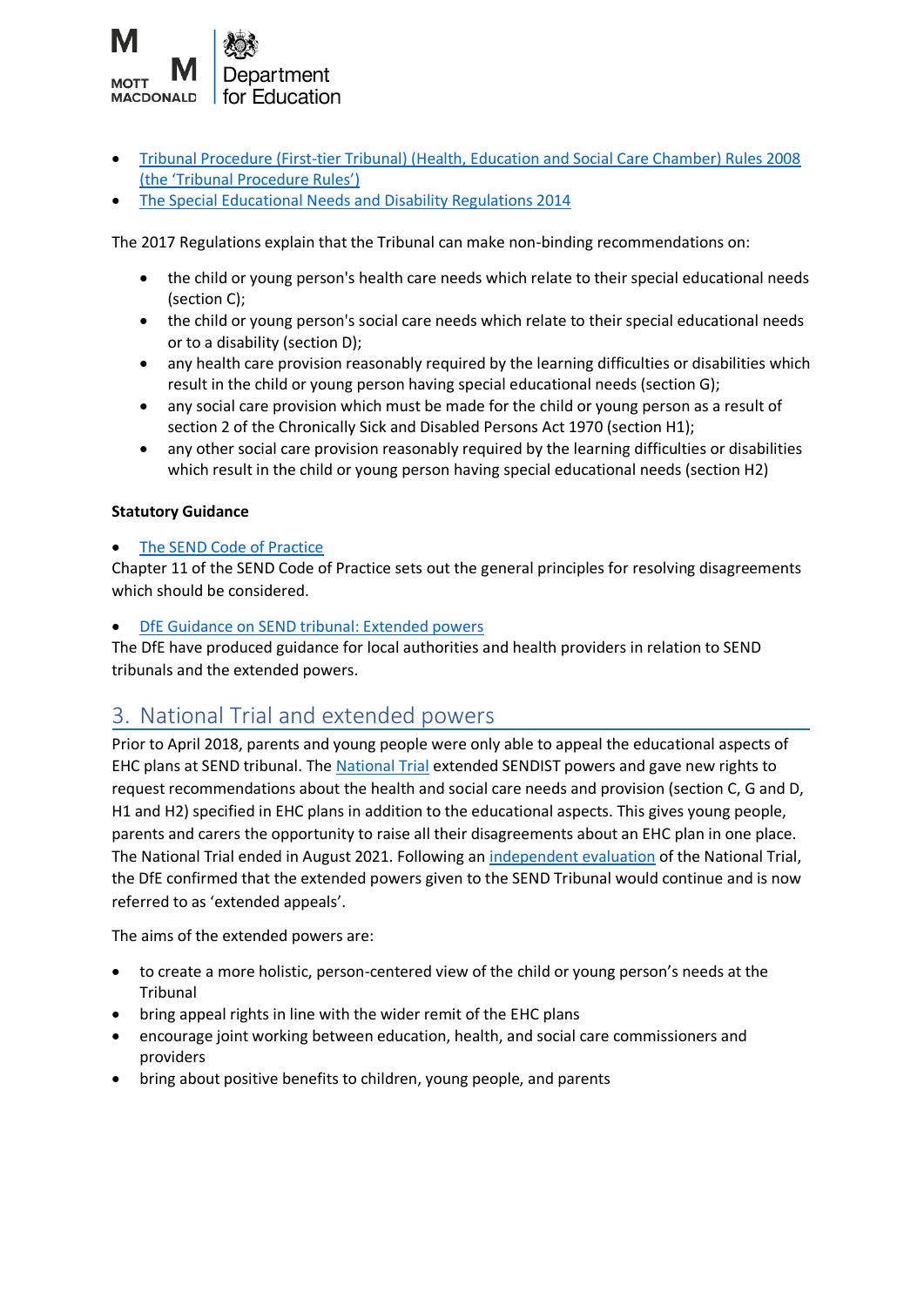

## **When can a young person or parent/carer request the health and social care element to be included in a tribunal?**

A young person or parent/carer can request the Tribunal makes recommendations about the health and/or social care aspects of the EHC plans as part of an appeal relating to:

- the description of the child/young person's special educational needs in an EHC plan
- the special educational provision specified in an EHC plan
- the school or other educational institution named in an EHC plan
- a decision by the local authority not to assess for an EHC plan
- a decision by the local authority not to issue an EHC plan
- a decision by the local authority not to carry out a re-assessment for a child/young person who has an EHC plan
- a decision by the local authority not to amend an EHC plan following a review or reassessment
- a decision by the local authority to cease to maintain an EHC plan

Where there is no educational element for an appeal, or the education aspect of the appeal has been resolved before going to Tribunal, any concerns about the health and/or social care elements of the EHC plan will need to be taken up via separate routes. For social care, the parents or young people would need to discuss any issues with the local authority. If the parent or young person remains unhappy, they can take their complaint to the relevant ombudsman, once they have been through the local authority's complaints procedure.

### **What recommendations can the SEND tribunal make in regards to other types of appeal?**

Where there is no EHC plan in place or where health and social care needs and/or provision **are not**  included in the plan, the Tribunal has the power to recommend they are specified in the plan. Where health and social care needs and/or provision **are** included in the plan, the Tribunal has the power to recommend that the need or provision be amended.

## 4. Requirements for Social Care

The DfE guidance on the SEND Tribunal outlines the duties of local authority social care commissioners in relation the extended appeals process.

If parents/carers or young people seek a recommendation from the Tribunal about the social care elements of an EHC plan, the LA social care commissioners **must:**

- Respond to any request for information and evidence from the Tribunal within the timeframe specified
- Send a witness (if required) from social care to attend the hearing and give evidence
- Respond in writing within 5 weeks following a recommendation to the parent or young person and the LA setting out the steps they will take or giving the reasons for any decision not to follow the recommendation

Additional expectations of local authority social care commissioners include:

- Ensuring both adult and children's social care services are fully informed and prepared
- That staff are trained, and any key information and guidance is disseminated to those who may be involved in the extended appeals process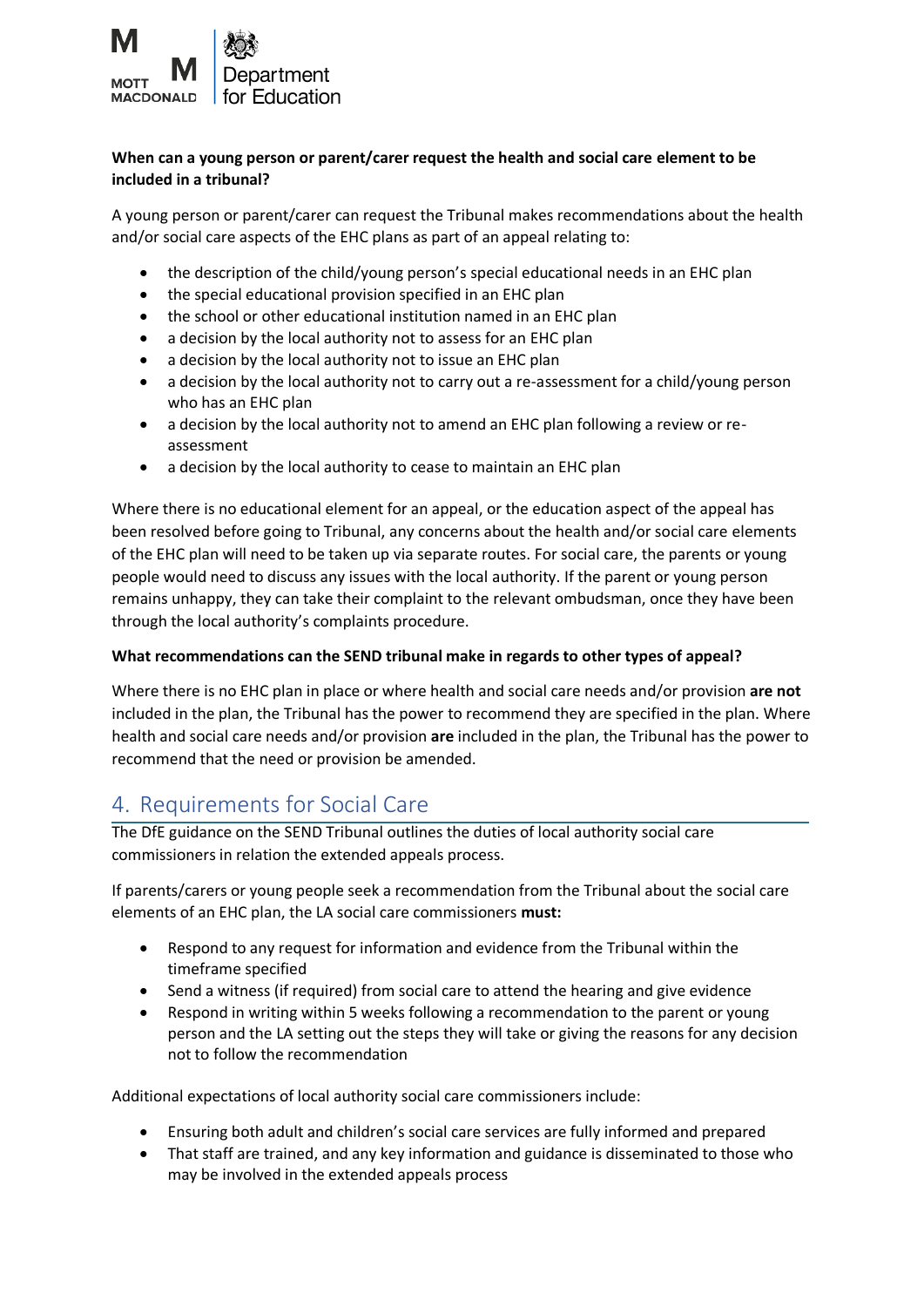

- That local processes are reviewed to ensure a clear communication system and understanding of any previous learning points around complaints, Tribunal appeals and mediation
- Arrangements are in place to consider recommendations in detail, to enable clear and full evidence to be drafted and to implement any recommendations agreed
- Drafting responses to recommendation letters

You can download the full guidance at [Extended Powers SEND Tribunal: Online Toolkit](https://www.sendpathfinder.co.uk/single-route-of-redress) 

## 5. Effective practice

## Pre-tribunal – preparing and submitting written evidence

Depending on the nature of the appeal, the LA social care team will be required to coordinate assessments of CYP with SEN and disabilities and respond to requests from the SEND Tribunal for information and evidence that may be required. The LA social care team will need to ensure the relevant evidence and information is in order and is sent to the LA SEND team by the deadline provided to be included as part of the Tribunal evidence bundle. Whether the social worker will need to attend the Tribunal hearing will largely depend on the individual circumstances of the appeal and whether the social care assessment is uncontested evidence.

It is important to note that, if the EHC needs assessment or final EHC plan subject to the appeal contains no social care advice and information, or that reads as 'not known', it is likely that the Tribunal will rule that authority has failed in its duty to provide the required advice and information.

In preparing evidence for the Tribunal, LA social care teams should consider:

- The social care needs assessment that was carried out as part of the EHC needs assessment when deciding whether an EHC plan should be issued
- The social care advice provided with respect to the contents of the EHC plan
- Any evidence that justifies the decision-making process during the EHC needs assessment and/or development of the EHC plan

Practitioners should provide an up to date assessment of the CYP or adult's needs (up to the age of 25).

In addition, the Tribunal may want a witness statement if, for example, a witness is unable to attend. The witness statement should include:

1. The witness's name, qualifications, witness's Social Work England registration number, experience, and office address

### 2. Background history/chronology

3. CYP impact analysis which includes consideration of:

- Is the child/Young Person in need under the Children Act 1989/Chronically Sick and Disabled Persons' Act 1970/Children and Families Act 2014 and is he/she considered to be a disabled child? Or for a young adult aged 18+, or coming up to 18 and in transition does he/she fulfil the criteria for a Care Act 2014 assessment?
- A description of the social care needs of the CYP with analysis of the CYP Person's daily life and experience.
- The proposed plan for how the social care needs of the CYP will be met, including the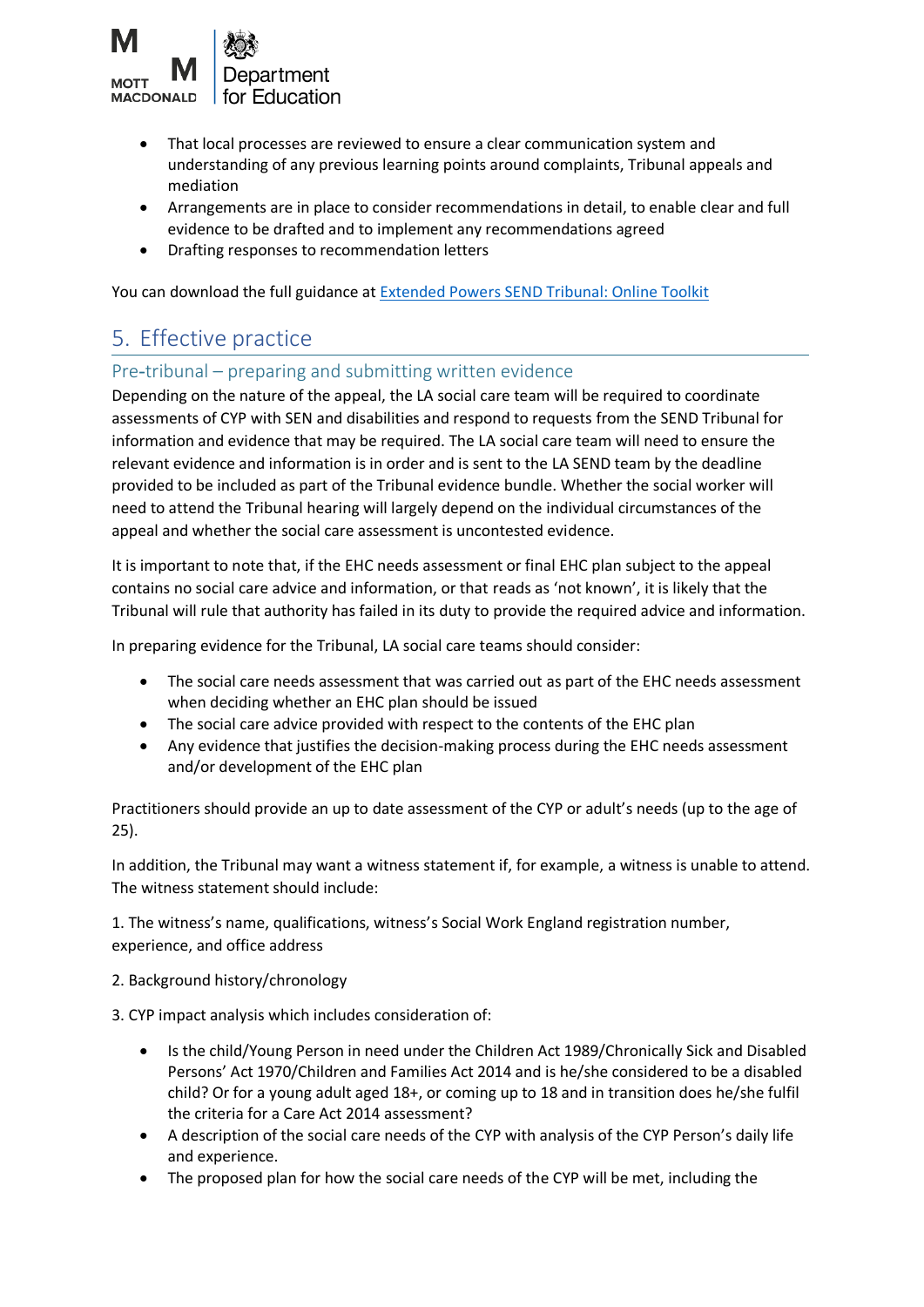

outcomes expected, as a result of the social care provision being made. Provision will need to be specific and include costs. Information on local social care options may be asked for.

- 4. Statement of Truth
- 5. Signature and date report completed.

The witness statement along with the assessment are sent to the person in the LA responsible for SEND Tribunals. This may be a member of the SEND team or a Tribunal Team/Officer.

## What kind of information might be asked for?

"Evidence from all professionals should clearly specify a child or young person's special educational, health or social care needs and the provision required to meet each of those needs. It should also identify the outcomes expected if that provision is put into place over time. Specification means being specific about what needs a child or young person has and quantifying and qualifying what provision they require, including who will deliver that provision, when, how often, for how long and the arrangements that should be in place to monitor its effectiveness" (SEND Tribunal: extended appeals Guidance for local authorities, health commissioners, parents and young people, 2021).

Requirements for evidence and information will vary based on individual circumstances, but in some instances the Social Worker will not just be submitting a previously completed Child and Family or Care Act assessment. Although the latest assessment is likely to be submitted as part of the bundle, the evidence provided should be an assessment that is looking specifically at the special educational needs of the child. This information may come from several sources, for example, the Child in Our Care Review, Personal Education Plan document or Child in Need (CIN) review document. The information provided should clearly confirm the legal status of the CYP e.g., CIN/LAC/ Care Act eligible and give a clear plan with the desired outcomes.

The parent or young person will be provided with a copy of the evidence bundle submitted to the Tribunal. Therefore, as with all documents, the parent or young person should have seen the evidence prior to it being submitted and their views invited. Where evidence is in dispute, you may be asked to attend the hearing to answer questions arising from the other party and/or Tribunal panel. It is important therefore to ensure that your evidence is sufficiently detailed and specific to the issues of the Tribunal.

## Prior to the Tribunal hearing

Processes will vary depending on local practice, but you should consider whether a pre-meeting could take place to bring together all agencies involved to prepare for the hearing itself. This will help to ensure that that any outstanding issues are addressed and that all parties are working together to achieve the best outcomes for the CYP.

## What to expect at the Tribunal

### **Who sits on the panel?**

Panels of the SEND Tribunal will be formed three members. The panel always has a legally qualified chair (Judge). The other panel members are professionals with a health and/or social care background who are experienced in SEN and disability issues.

### **How do I address the Judge?**

• In correspondence it would be Dear Judge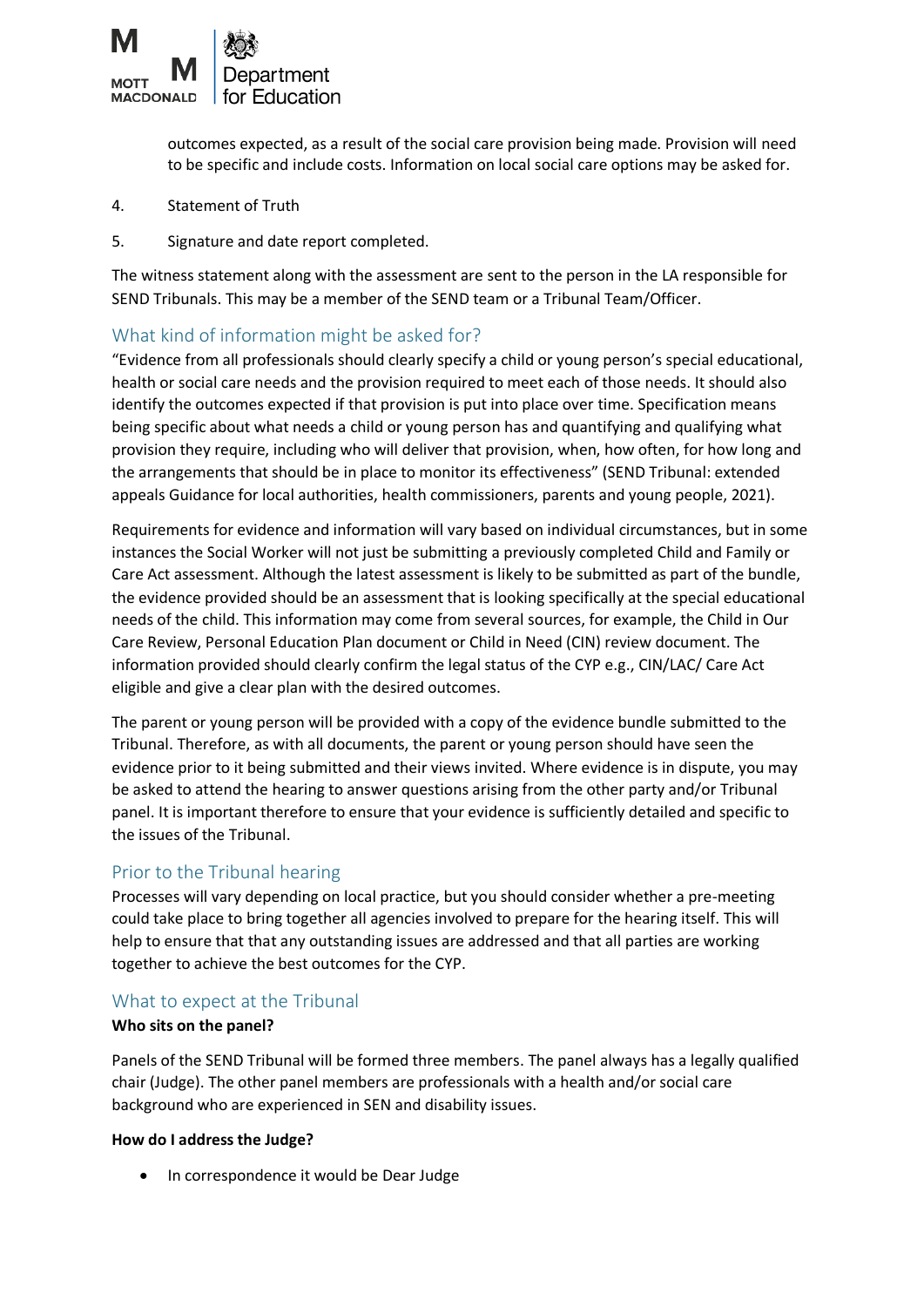

• In the Tribunal hearing call them 'Sir' or 'Madam'

## **Will I have legal representation at Tribunal?**

The Tribunal differs from Family Court and is not as formal. The process of appealing and attending the Tribunal hearing has been designed to be as user friendly as possible for parents and young people. Whether the LA choses to have legal representation at the hearing is usually dependent on the complexity of the case and/or the individual practice of your LA. However, legal representation at the Tribunal is not a formal requirement and as such, consideration should be given to how legal counsel may impact on proceedings for all parties.

### **Who else will usually attend the Tribunal?**

The Tribunal has limited the number of witnesses who can attend the hearing to three for each party, and careful thought should be given to the identification of the witnesses who are required at the hearing. As necessary, LAs will be able to request an additional witness from the health commissioning body or from social care to give evidence at any hearing (i.e., four, rather than the three witnesses usually allowed by the Tribunal), as will the parent or young person who has requested the recommendation. Where a fourth witness is required because of health or social care issues, then the party seeking to bring an additional witness will need to make an application to the Tribunal for permission to bring them explaining why their attendance is required.

## **What is the Social Worker role as a witness at a Tribunal?**

- Be familiar with the evidence submitted to the Tribunal and be able to explain and justify the decisions made by Social Care
- Have a good understanding around processes for decision making in respect of short breaks, support for SEND, Care Act 2014 eligibility
- Give full, frank, and honest evidence
- Be fair, impartial, and independent

HMCTS have produced a [series of videos](https://www.youtube.com/playlist?app=desktop&list=PLORVvk_w75PxU3wF72j3jLYqGqISyMhZ4) for parents and young people to provide an overview of what to expect on the day of the Tribunal. These videos include an outline of who is who at the Tribunal and their role, as well as an overview of what takes place during the hearing.

You can also find a more detailed overview of what witnesses need to do at [SEND Tribunal: if you're](https://www.gov.uk/guidance/send-tribunal-if-youre-asked-to-be-a-witness#expert-witnesses-writing-reports)  asked to be a witness - [GOV.UK \(www.gov.uk\).](https://www.gov.uk/guidance/send-tribunal-if-youre-asked-to-be-a-witness#expert-witnesses-writing-reports)

## Remote Tribunal Hearing tips

## **Before the Hearing**

- Test your laptop/equipment so you know that it works.
- Check that you have the right software for your device, if needed, and that you know how to join.
- Make sure the device(s) you will be using are fully charged or plugged in, so you do not get cut off during the hearing.
- Turn off your mobile phone/ensure it is on silent mode and remove anything else that could distract you.
- Have any documents you will need for the hearing ready beforehand. Have the Tribunal evidence bundle/your witness statement (if attending as a witness) available to you on a separate device such as a tablet, if available, or in a paper format.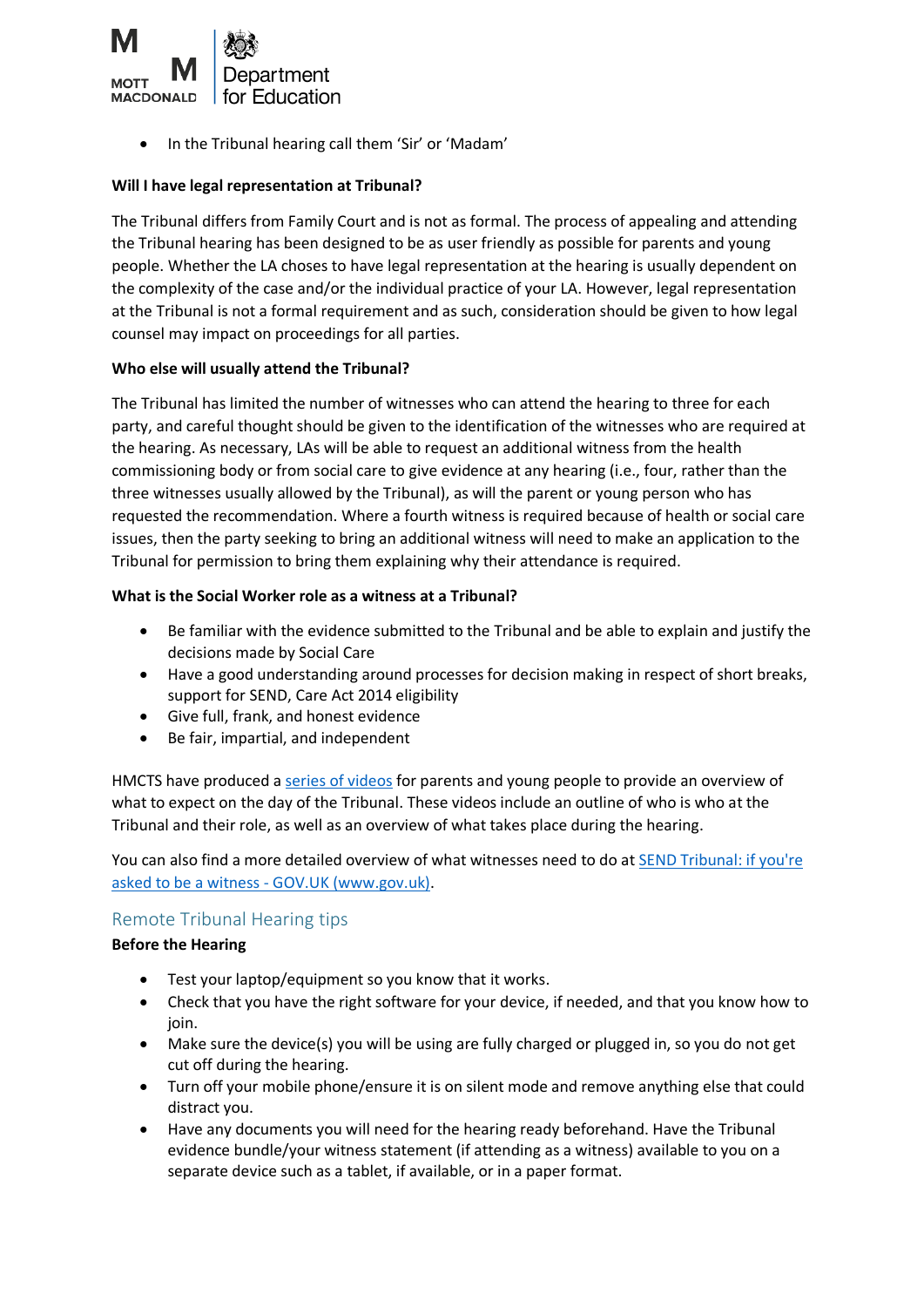

- Dress as if you were coming into a court or tribunal building.
- Have a plain/neutral/ background behind you.
- Make sure you are sat in a private, quiet place where you won't be interrupted.
- Be ready at least 15 minutes before the hearing.
- Make sure your head and shoulders are visible and that the lighting is good (for example, that your face isn't in shadow).
- Talk direct to the camera and not to your own picture when speaking to the Judge.
- If there are colleagues that you think you may need to seek additional information or advice from on the day of the Tribunal, ensure that you notify them in advance and that they are on standby to respond to a query promptly. This could also include a senior decision-maker should the query require a decision on support or provision.

### **During the Tribunal**

- When not speaking, all participants except the judge should be on mute.
- When your video is on, you will be seen at all times so be mindful of your body language and behaviour whether you're speaking or not.

## After the Tribunal

A conclusion will not usually be provided during the hearing, the outcome will be confirmed later by the Judge through a formal written decision (normally issued within 10 working days of the hearing being concluded). The decisions and recommendations made by the Tribunal are shared with both the LA and the parent or young person who registered the appeal.

Recommendations made by the Tribunal in relation to the social care elements of an EHC plan are non-binding. There is no requirement on the LA social care team to follow the recommendations, however, there is a general expectation that recommendations are followed.

If the Tribunal makes any recommendations about social care needs or provision, the LA social care team **must** respond in writing to the parent or young person within five weeks of the date of the recommendation (the Tribunal has discretion to amend this timeframe if deemed necessary depending on the case).

The response from the LA social care team must be provided in writing and state the steps it has decided to take with regards to the recommendations. If a decision is taken not to follow any of the recommendations made, this decision should be sufficiently detailed in the written response.

A toolkit has been created to provide resources to LAs and health commissioners in relation to the SEND Tribunal. This toolkit includes [sample letter templates](https://www.sendpathfinder.co.uk/send-single-route-of-redress-national-trial) that can be used to draft responses to recommendation letters.

## 6. Where to get more advice

- 1. [SEND Code of Practice](https://assets.publishing.service.gov.uk/government/uploads/system/uploads/attachment_data/file/398815/SEND_Code_of_Practice_January_2015.pdf)
- 2. [HMCTS SEND Tribunal pages:](https://www.gov.uk/courts-tribunals/first-tier-tribunal-special-educational-needs-and-disability) Guidance on what to expect and how to prepare for a tribunal
- 3. [HMCTS video series:](https://www.youtube.com/playlist?list=PLORVvk_w75PxU3wF72j3jLYqGqISyMhZ4) an overview of what to expect during the Tribunal hearing
- 4. [The appeal process](https://assets.publishing.service.gov.uk/government/uploads/system/uploads/attachment_data/file/776348/send37-eng.pdf) HMCTS guidance on how to appeal an SEND decision
- 5. [SEND Tribunal extended powers online toolkit:](https://www.sendpathfinder.co.uk/single-route-of-redress) Collection of tools, templates and guidance
- 6. [DSCO Handbook:](https://councilfordisabledchildren.org.uk/sites/default/files/uploads/attachments/DSCO%20Handbook%20-%20Implementing%20the%20role%20of%20the%20Designated%20Social%20Care%20Officer%20for%20SEND.pdf) produced by the Council for Disabled Children
- 7. [SEND tribunal Case Law](https://councilfordisabledchildren.org.uk/our-work/social-care/policy/case-law-directory) Series: Written by Barrister Steve Broach for Council for Disabled Children